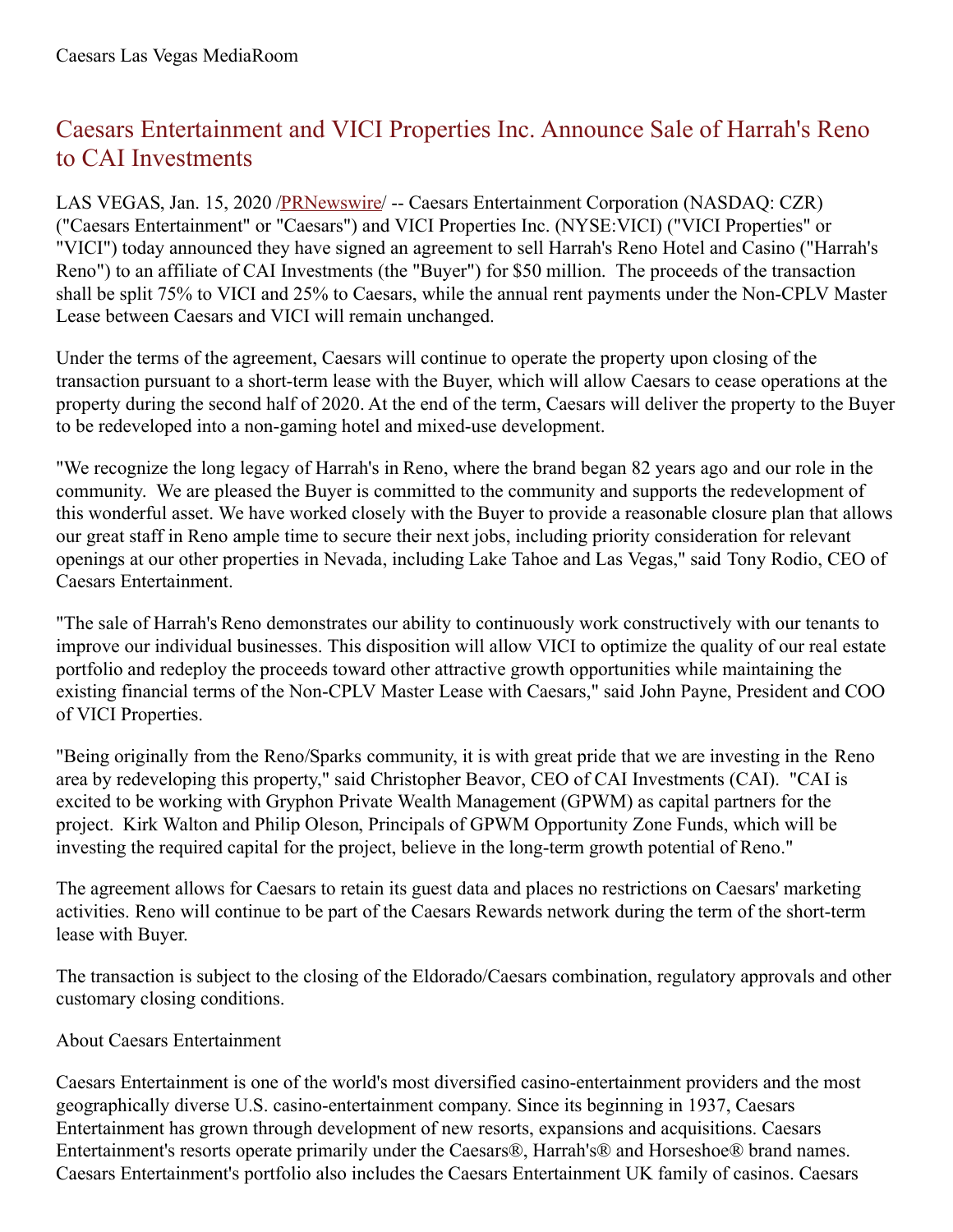Entertainment is focused on building loyalty and value with its guests through a unique combination of great service, excellent products, unsurpassed distribution, operational excellence and technology leadership. Caesars Entertainment is committed to its employees, suppliers, communities and the environment through its PEOPLE PLANET PLAY framework. For more information, please visit [www.caesars.com/corporate.](https://c212.net/c/link/?t=0&l=en&o=2693812-1&h=2448112825&u=http%3A%2F%2Fwww.caesars.com%2Fcorporate&a=www.caesars.com%2Fcorporate)

#### About VICI Properties

VICI Properties is an experiential real estate investment trust that owns one of the largest portfolios of market-leading gaming, hospitality and entertainment destinations, including the world-renowned Caesars Palace. VICI Properties' national, geographically diverse portfolio consists of 27 gaming facilities comprising over 40 million square feet and features approximately 15,500 hotel rooms and more than 150 restaurants, bars and nightclubs. Its properties are leased to industry leading gaming and hospitality operators, including Caesars Entertainment Corporation, Century Casinos Inc., Hard Rock International and Penn National Gaming. VICI Properties also owns four championship golf courses and 34 acres of undeveloped land adjacent to the Las Vegas Strip. VICI Properties' strategy is to create the nation's highest quality and most productive experiential real estate portfolio. For additional information, please visit [www.viciproperties.com](https://c212.net/c/link/?t=0&l=en&o=2693812-1&h=3466844624&u=http%3A%2F%2Fcts.businesswire.com%2Fct%2FCT%3Fid%3Dsmartlink%26url%3Dhttp%253A%252F%252Fwww.viciproperties.com%26esheet%3D51803394%26newsitemid%3D20180509005447%26lan%3Den-US%26anchor%3Dwww.viciproperties.com%26index%3D2%26md5%3D794e6774be90e65048bf178d39279a92&a=www.viciproperties.com).

### About CAI Investments

CAI finances, develops and manages properties across key markets in the Unites States. CAI is a fully integrated company, managing the entire real estate development process. CAI is focused on providing secure, attractive investment returns through the strategic acquisition and asset management of distress real estate based assets in strengthening U.S. markets of stability and growth. CAI is currently constructing an upscale hotel class A office mix use project in Reno. This will be the city's first 4-star hotel and will provide quality local jobs.

[www.caicap.com](https://c212.net/c/link/?t=0&l=en&o=2693812-1&h=2582592844&u=http%3A%2F%2Fwww.caicap.com%2F&a=www.caicap.com)

#### Forward-Looking Statements

This press release includes "forward-looking statements" intended to qualify for the safe harbor from liability established by the Private Securities Litigation Reform Act of 1995. You can identify these statements by the fact that they do not relate strictly to historical or current facts and by the use of words such as "expect," "intend," "may," "continue," "subject to," and "will," or the negative or other variations thereof or comparable terminology. These forward-looking statements are based on current expectations and projections about future events.

You are cautioned that forward-looking statements are not guarantees of future performance or results and involve risks and uncertainties that cannot be predicted or quantified and, consequently, the actual performance and results of Caesars may differ materially from those expressed or implied by such forwardlooking statements. Such risks and uncertainties include, but are not limited to: the Eldorado/Caesars combination may not be consummated on timeframe contemplated, or at all; the fact that the transactions contemplated by the purchase and sale agreement may not be completed on the terms contemplated or at all as they are conditioned upon the closing of the Eldorado/Caesars combination, receipt of regulatory approvals, counterparty lender and holder consents, other third-party approvals and other conditions; potential adverse reactions or changes to business, customer, management or employee relationships, including those resulting from the announcement or completion of the contemplated transactions; the possibility that the anticipated operating results and other benefits of the contemplated transactions are not realized when expected or at all; shutdown costs or transition costs at the expiration of the short-term lease between Caesars and the Buyer; local risks including proximate competition, potential competition, customer retention, legislative risks, and local relationships; and other factors described from time to time in our reports